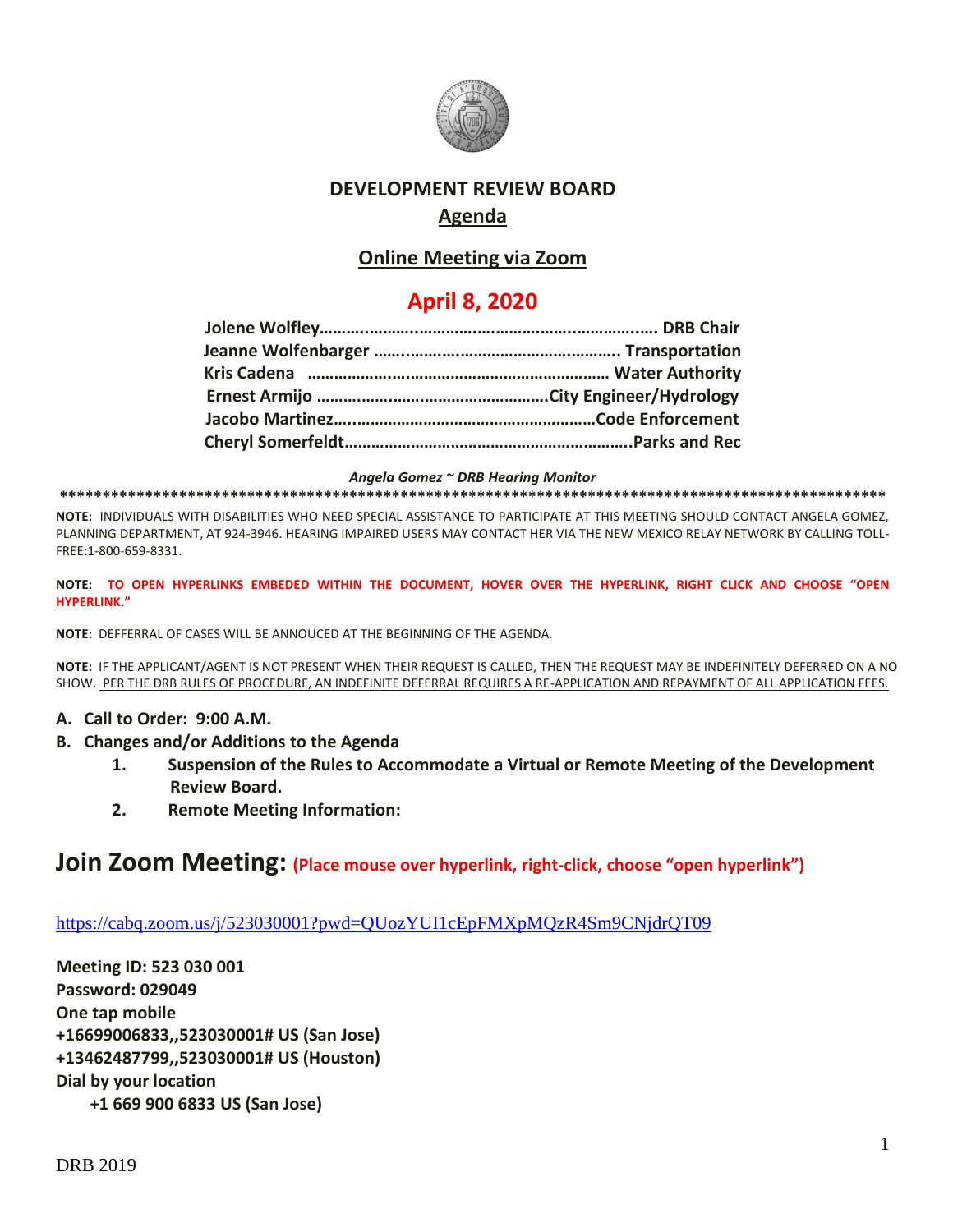**+1 346 248 7799 US (Houston) +1 646 558 8656 US (New York) +1 253 215 8782 US +1 301 715 8592 US +1 312 626 6799 US (Chicago) Meeting ID: 523 030 001 Find your local number:** <https://cabq.zoom.us/u/adNS25J2CM>

### *MAJOR CASES*

**1. Project # [PR-2020-003259](http://data.cabq.gov/government/planning/DRB/PR-2020-003259/DRB%20Submittals/PR-2020-003259_Feb_12_2020/Application/)** SI-2020-00016 **– SITE PLAN**

**JEREMY SHELTON for DEKKER, PERICH, SABATINI** agent(s) for **PRESBYTERIAN HEALTHCARE SERVICES** request(s) the aforementioned action(s) for all or a portion of: **TRACT 1-A-1-A PLAT OF TRACTS 1-A-1-A & 1-A-1-B HONEYWELL SITE** zoned NR-LM, located at **9201 SAN MATEO BLVD NE between SAN MATEO BLVD NE and SAN DIEGO AVE NE**, containing approximately 59.696 acre(s). (B-17) *[Deferred from 2/12/20, 3/4/20]*

**PROPERTY OWNERS**: HONEYWELL INTERNATIONAL INC C/O ALTUS GROUP US **REQUEST**: **SITE PLAN DRB**

*\*\* REQUESTED DEFERRAL TO APRIL 22ND BY THE APPLICANT.*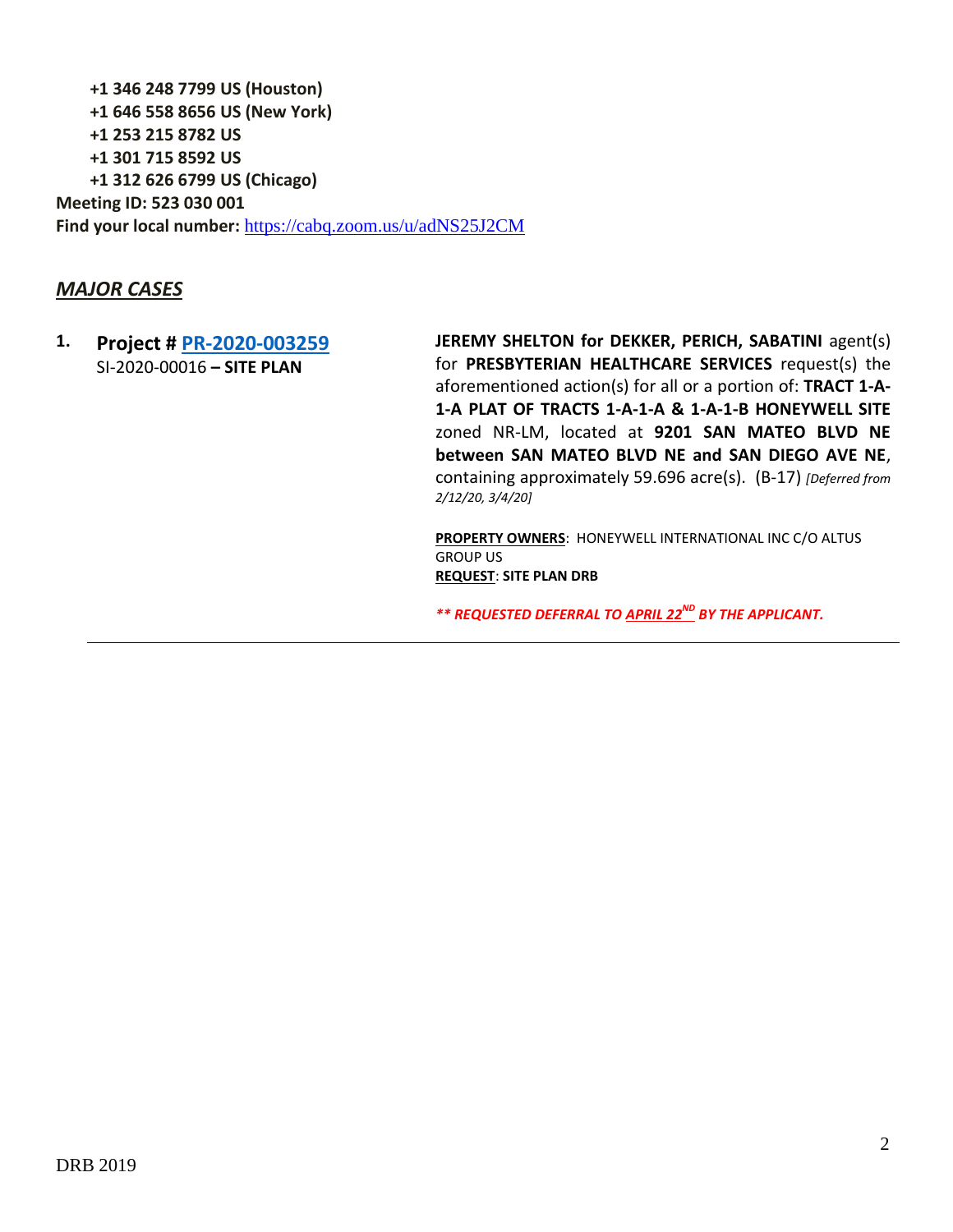**2**. **Project [#PR-2019-002046](http://data.cabq.gov/government/planning/DRB/PR-2019-002046/DRB%20Submittals/PR-2019-002046_Dec_18_Supplemental/) (1010582, 1001515)** SI-2019-00032 **- SITE PLAN** 

**WILSON & COMPANY, agent(s**) for **COA SOLID WASTE MANAGEMENT DEPT**., request(s) the aforementioned action(s) for all or a portion of a northerly portion of: **TRACT 107B1A1 excluding portions of Right of Way and excluding a northerly portion, TRACT 107B1A2 excluding portion of Right of Way, TRACT in the SW Corner – TRACT 107B1B, TRACT 108A3A1A, TRACT 108A3A1B, and TRACT 108A3B, TRACTS 108A1A1B1B & 108A1A2B2, TRACT 108A1A2B1A, TRACT 107B2A2 excluding Rights of Way, TRACT 107B2A1, excluding portion of Right of Way, MRGCD Map#33**, zoned NR-LM, located at **4600 EDITH BLVD NE** (**SE corner of COMANCHE RD NE AND EDITH BLVD NE**), containing approximately 22.0 acre(s). (G-15) *[Deferred from 2/27/19, 3/27/19, 5/1/19, 5/22/19, 6/19/19, 7/31/19, 9/25/19, 12/18/19, 1/29/20, 2/26/20, 3/11/20]*

**PROPERTY OWNERS**: CITY OF ALBUQUERQUE

**REQUEST**: **SITE PLAN FOR NEW ADMIN BUILDING, VEHICLE MAINTENANCE BUILDING, BIN REPAIR/WELD SHOP BUILDING AND STORAGE AREA, GUARD SHACK, RECYCLING DROP OFF AREA, PARKING AREAS AND CNG FUELING STATION**

### *MINOR CASES*

**3. Project # [PR-2019-002046](http://data.cabq.gov/government/planning/DRB/PR-2019-002046/DRB%20Submittals/PR-2019-002046_March_4_2020/Application/PR-2019-002046_Solid%20%20Waste%20Campus.pdf)** SD-2020-00059 **– PRELIMINARY/FINAL PLAT**

**WILSON & CO., INC. ATTN: BEN ARAGON** agent(s) for **CITY OF ALBUQUERQUE** request(s) the aforementioned action(s) for all or a portion of: TRACT 107B1A1 excluding portions of Right of Way and excluding a northerly portion, **TRACT 107B1A2 excluding portion of Right of Way, TRACT in the SW Corner – TRACT 107B1B, TRACT 108A3A1A, TRACT 108A3A1B, and TRACT 108A3B, TRACTS 108A1A1B1B & 108A1A2B2, TRACT 108A1A2B1A, TRACT 107B2A2 excluding Rights of Way, TRACT 107B2A1, excluding portion of Right of Way, MRGCD Map#33**, zoned NR-LM, located at **4600 EDITH BLVD NE** (**SE corner of COMANCHE RD NE AND EDITH BLVD NE**), containing approximately 22.0 acre(s). (G-15) *[Deferred from 3/4/20]*

#### **PROPERTY OWNERS**: CITY OF ALBUQUERQUE

**REQUEST**: **CONSOLIDATE NINE EXISTING TRACTS INTO THREE NEW TRACTS, GRANT EASEMENTS AND VACATE A STRIP PORTION OF RANKIN RD.**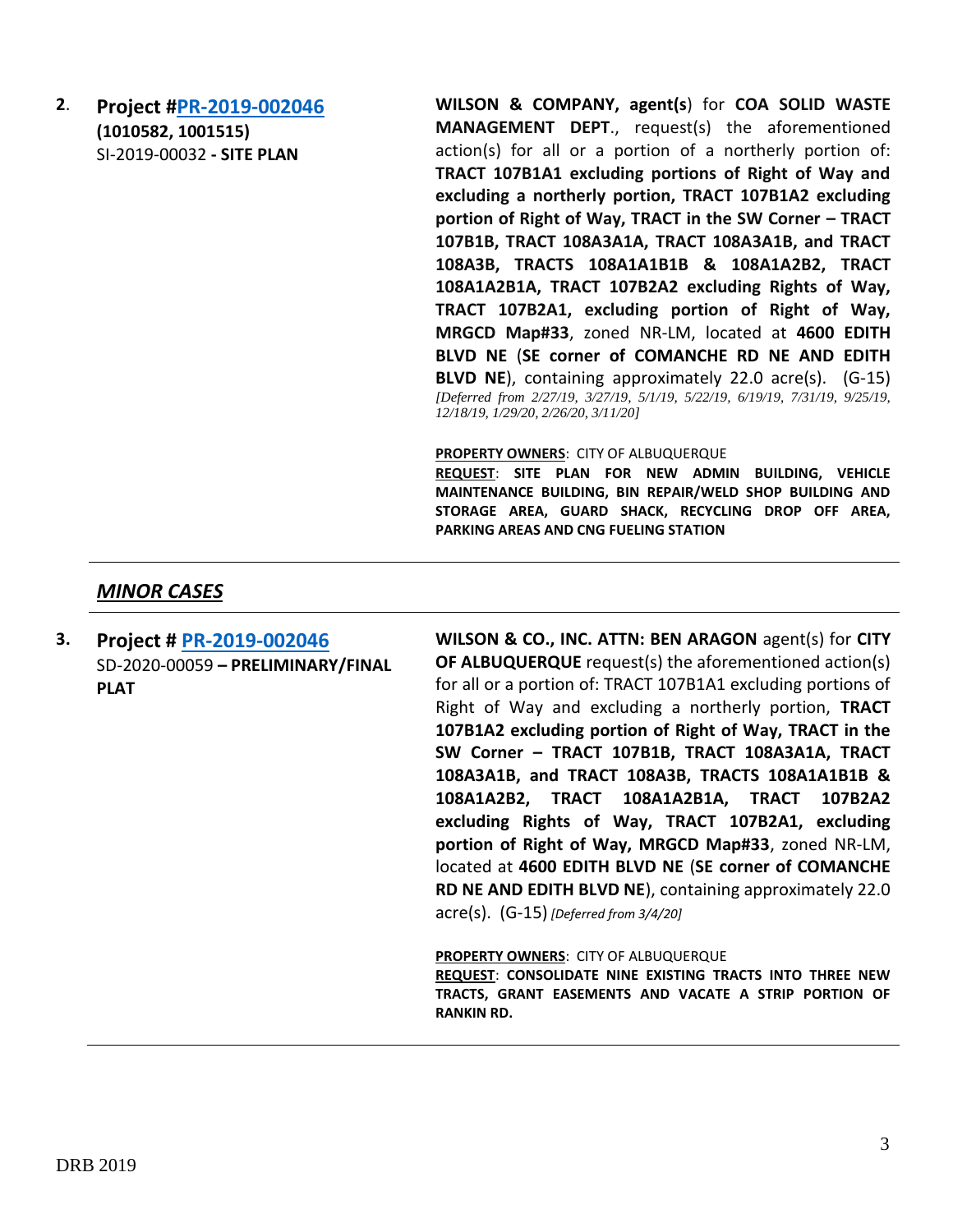| 4. | Project # PR-2019-002981<br>SD-2020-00066 - PRELIMINARY/FINAL<br><b>PLAT</b>                                                           | CSI - CARTESIAN SURVEY'S INC. agent(s) for OSO GRANDE<br><b>TECHNOLOGIES INC.</b> request(s) the aforementioned<br>action(s) for all or a portion of LOT 258 to 284, BLOCK 23<br>and 310 to 340 BLOCK 28, ARMIJO--PERFECTO & BROTHERS<br>ADDITION, zoned R-MH and MX-M, located at 605 LOMAS<br>BLVD NW, containing approximately 5.2993 acre(s). (J-14)<br>PROPERTY OWNERS: OSO GRANDE TECHNOLOGIES INCATTN: DENNIS |
|----|----------------------------------------------------------------------------------------------------------------------------------------|----------------------------------------------------------------------------------------------------------------------------------------------------------------------------------------------------------------------------------------------------------------------------------------------------------------------------------------------------------------------------------------------------------------------|
|    |                                                                                                                                        | <b>JONTZ</b><br><b>REQUEST: LOT CONSOLIDATION: 62 LOTS INTO 2 LOTS</b>                                                                                                                                                                                                                                                                                                                                               |
| 5. | Project # PR-2019-003082<br>SD-2020-00065 - PRELIMINARY/FINAL<br><b>PLAT</b>                                                           | CSI - CARTESIAN SURVEY'S INC. agent(s) for CENTURYLINK<br>request(s) the aforementioned action(s) for all or a portion<br>of: TRACTS A-1 & A-2, LAND OF MOUNTAIN STATES, zoned<br>MX-M, located at 417 GRIEGOS RD NW between LA<br>CIENEGA ST NW and $4TH$ ST NW, containing approximately<br>1.8748 $\arccos 1.8748$<br>PROPERTY OWNERS: US WEST COMMUNICATIONS INC                                                 |
|    |                                                                                                                                        | <b>REQUEST: LOT LINE ADJUSTMENT AND GRANT EASEMENTS</b>                                                                                                                                                                                                                                                                                                                                                              |
| 6. | Project # PR-2019-002607<br>SD-2020-00026 - PRELIMINARY/FINAL<br><b>PLAT</b>                                                           | ARCH+ PLAN LAND USE CONSULTANTS agent(s) for JOHN<br><b>O. PEARSON</b> request(s) the aforementioned action(s) for all<br>or a portion of: LOT 8-B PLAT OF LOTS 8-A & 8-B UNIT 1<br>ALVARADO GARDENS CONT 0.8967 AC, zoned R-A, located<br>on RIO GRANDE BLVD between ARTESANOS CT and<br><b>CAMPBELL RD</b> , containing approximately 0.8967 acre(s).<br>(G-13) [Deferred from 1/29/20, 2/26/20]                   |
|    |                                                                                                                                        | <b>PROPERTY OWNERS: JOHN D PEARSON</b><br>REQUEST: CREATE 2 LOTS FROM 1 EXISTING LOT                                                                                                                                                                                                                                                                                                                                 |
| 7. | Project # PR-2019-002920<br>SD-2020-00055 - VACATION OF PRIVATE<br><b>EASEMENT</b><br>SD-2020-00054 - PRELIMINARY/FINAL<br><b>PLAT</b> | <b>TIERRA WEST LLC</b> agent(s) for <b>MAVERIK INC.</b> request(s) the<br>aforementioned action(s) for all or a portion of: TR G2B<br>PLAT OF TRACTS G-2-A & G-2-B MONTGOMERY COMPLEX<br>LOT G2B, MONTGOMERY COMPLEX, zoned MX-M, located<br>at 3601 MONTGOMERY BLVD NE between MONTGOMERY<br>BLVD NE and CARLISLE BLVD NE, containing approximately<br>2.2543 acre(s). (F-16) [Deferred from 3/4/20]                |
|    |                                                                                                                                        | PROPERTY OWNERS: MONTGOMERY PLACE CHURCH OF GOD<br>REQUEST: VACATION OF PRIVATE EASEMENT, PRELIMINARY/FINAL<br><b>PLAT</b>                                                                                                                                                                                                                                                                                           |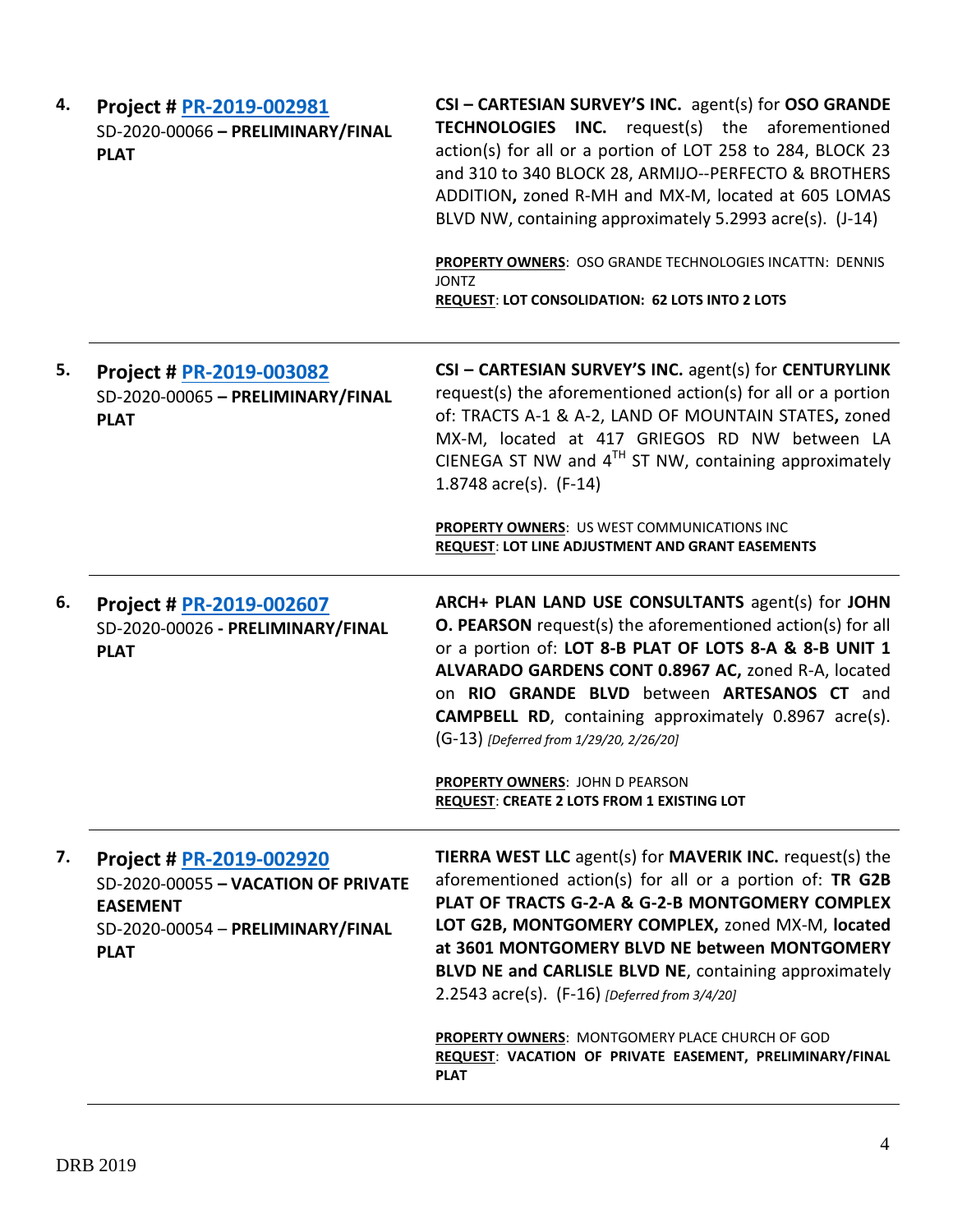| 8. | Project # PR-2019-002268<br>VA-2020-00062 - VARIANCE TO DPM<br><b>STANDARDS</b><br>SD-2020-00058 - VACATION OF PRIVATE<br><b>EASEMENT</b> | <b>COMMUNITY SCIENCES CORP agent(s) for OUR LAND LLC</b><br>request(s) the aforementioned action(s) for all or a portion<br>of: A4 REPLAT OF TRACT A OF PLAT OF LANDS OF MICHAEL<br>J SNOW & ELIZABETH T SNOW TR LOT A4, zoned R-A,<br>located at 2945 TRELLIS DR NW between DECKER RD NW<br>and CAMPBELL ROAD NW, containing approximately<br>$0.8301$ acre(s). (G-13) [Deferred from 3/4/20]<br><b>PROPERTY OWNERS: OUR LAND LLC</b><br>REQUEST: VACATE 20 FOOT WIDE PRIVATE EASEMENT, VARIANCE OF<br>10 FEET TO DPM REQUIREMENT FOR 30 FOOT WIDE ACCESS<br><b>EASEMENT</b><br>** REQUESTED DEFERRAL TO APRIL 15 <sup>TH</sup> BY THE APPLICANT.                  |
|----|-------------------------------------------------------------------------------------------------------------------------------------------|---------------------------------------------------------------------------------------------------------------------------------------------------------------------------------------------------------------------------------------------------------------------------------------------------------------------------------------------------------------------------------------------------------------------------------------------------------------------------------------------------------------------------------------------------------------------------------------------------------------------------------------------------------------------|
| 9. | Project # PR-2019-003084<br>SD-2020-00063 - PRELIMINARY/FINAL<br><b>PLAT</b>                                                              | PAULA DAL SANTO agent(s) for UNITED STATES POSTAL<br><b>SERVICE</b> request(s) the aforementioned action(s) for all or a<br>portion of: LOTS 17A, 18A, and 19A BLOCK 11, LOTS<br>16,17,9A and a PORTION OF LOT 8A in BLOCK 13 and<br>TRACT F, TIMOTEO CHAVEZ ADDITION, zoned MX-M & NR-<br>C, located at 2505 GRACELAND DR between GRACELAND<br>DR and MORNINGSIDE DR, containing approximately 5.195<br>$\text{acre}(s)$ . $(H-17)$ [Deferred from 3/11/20]<br>PROPERTY OWNERS: PAULA DAL SANTO, EDWARD ANLIAN and<br>UNITED STATES POSTAL SERVICE<br><b>REQUEST: LOT LINE ADJUSTMENT</b><br>** REQUESTED DEFERRAL TO MAY 6 <sup>TH</sup> , 2020 BY THE APPLICANT. |
|    | 10. Project # PR-2019-003059<br>SD-2020-00061 - PRELIMINARY/FINAL<br><b>PLAT</b>                                                          | I-25 & GIBSON, LLC agent(s) for CSI - CARTESIAN SURVEY'S<br>INC. request(s) the aforementioned action(s) for all or a<br>portion of: TRACT A-1, GIBSON AND MILES AREA, zoned<br>MX-L, located at 1314 GIBSON BLVD SE between<br>MULBERRY ST SE and UNIVERSITY BLVD SE, containing<br>approximately 0.8679 acre(s). (L-15) [Deferred from 3/11/20]<br>PROPERTY OWNERS: ISSHIN RYU CLUB INC<br><b>REQUEST: INTERIOR LOT LINE ELIMINATION</b>                                                                                                                                                                                                                          |

# *SKETCH PLAT*